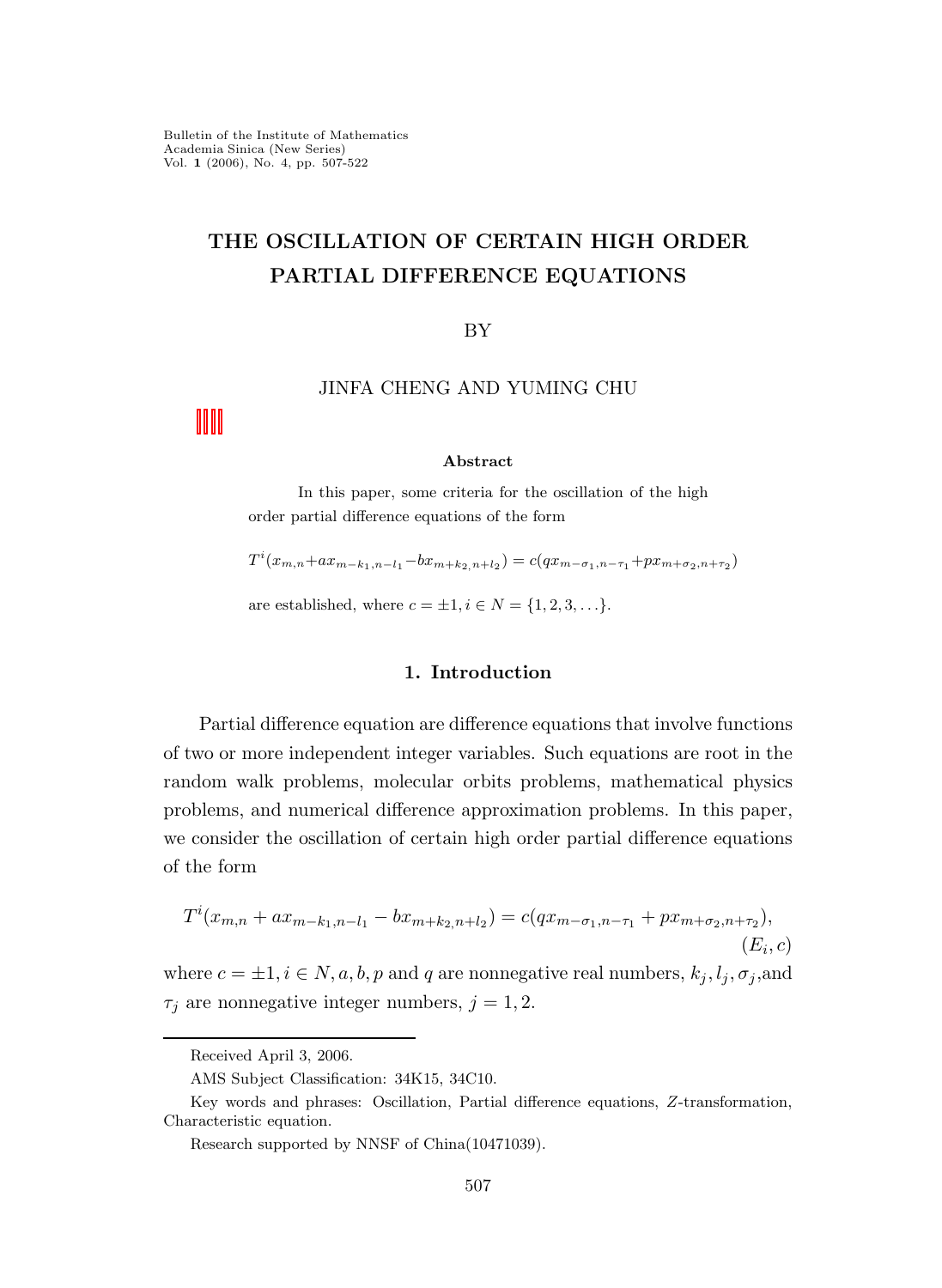Now we define an operator T as follows

$$
Tx_{m,n} = (\Delta_1 + \Delta_2 + I)x_{m,n}, \ \Delta_1 x_{m,n} = x_{m+1,n} - x_{m,n}, \ \Delta_2 x_{m,n} = x_{m,n+1} - x_{m,n},
$$

and  $Ix_{m,n} = x_{m,n}$ . That is to say  $Tx_{m,n} = x_{m+1,n} + x_{m,n+1} - x_{m,n}$ , and define  $T^2x_{m,n} = T(Tx_{m,n}), \ldots, T^i x_{m,n} = T(T^{i-1}x_{m,n}).$ 

When  $i = 1$ , and  $a = b = p = 0$ ,  $c = -1$ , B. G. Zhang in [1-3] had studied the oscillation of the following equations

$$
x_{m+1,n} + x_{m,n+1} - x_{m,n} + qx_{m-\sigma,n-\tau} = 0 \tag{1.1}
$$

and

$$
x_{m+1,n} + x_{m,n+1} - x_{m,n} + \sum_{i=1}^{u} q_i x_{m-\sigma_i, n-\tau_i} = 0.
$$
 (1.2)

R. P. Agrwal and S. R. Grace<sup>[6]</sup> had studied the oscillation of the following ordinary difference equations

$$
\Delta^{i}(x_{n} + ax_{m-k} - bx_{n+l}) = c(qx_{m-\sigma} + px_{n+\tau}),
$$
\n(1.3)

where a, b, p and q are nonnegative real numbers, and k, l,  $\sigma$ ,  $\tau$  are nonnegative integer numbers. These can be regarded as a type of special situation of  $Eq. (E<sub>i</sub>, c)$ , some others oscillation results about one order partial difference equation can be founded in [4,5] and the references therein.

But the oscillation of high order partial difference equations is of interest, and the analysis of high order partial difference equations is fewer in the past. The purpose of this paper is to establish some sufficient conditions, involving the coefficients and the arguments only, under which all solutions of  $Eq.(E_i, c)$  are oscillatory. The advantage of working with these condition is that they are explicit, and therefore easily verifiable.

It is evident that the method of monotone sequence which was constructed by R. P. Agarwal and S. R. Grace can't be used in handling partial difference equations  $(E_i, c)$ . So we must use new technique to the case of partial difference equations. Furthermore, it will be noticed that our results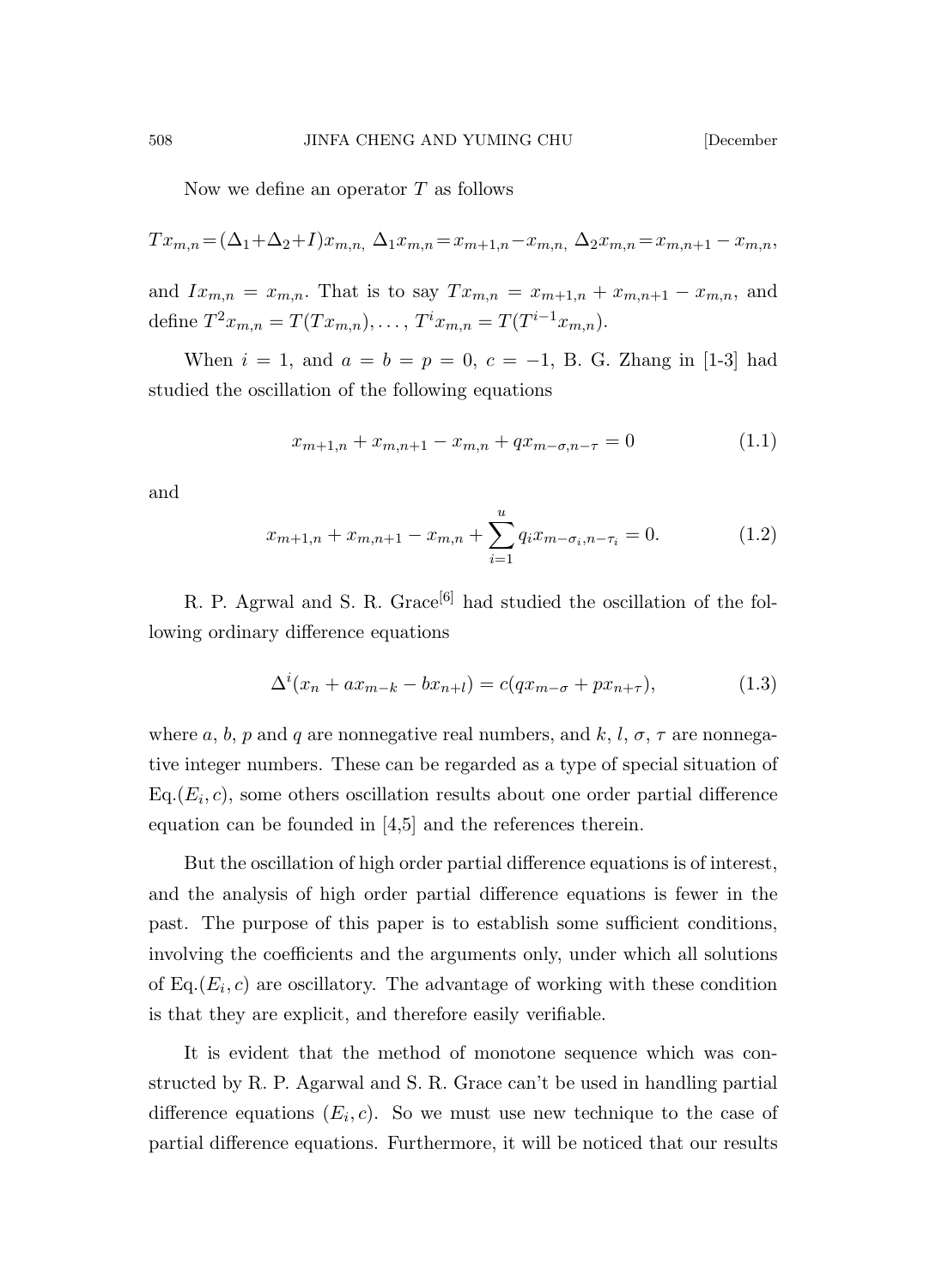improve all the corresponding theorems in [6] when the partial difference  $Eq.(E_i, c)$  are degenerated to the ordinary difference equations (1.3).

#### 2. Main Results and Proofs

Let  $\{f(m,n)\}\$  be double-sequence,  $m, n \in N_0^2$ ,  $N_0$  is a set of nonnegative integer numbers. Define Z-transformation as follows

$$
Z(f(m,n)) = F(z_1, z_2) = \sum_{m=0}^{\infty} \sum_{n=0}^{\infty} f(m,n) z_1^{-m} z_2^{-n},
$$
 (2.1)

suppose that (2.1) is convergence for  $|z_i| > \gamma_i$ ,  $i = 1, 2$ .

In domain  $|z_i| > \gamma_1$  and  $|z_i| > \gamma_2$ , (2.1) define a complex analytic function about variables  $z_1$  and  $z_2$ . By the property of Z-transformation and two dimensional analytic function, we have the following important lemma:

**Lemma 1.** ([3]). Consider the liner homogeneous partial difference equations

$$
x_{m+k,n+l} + \sum_{i=1}^{s_1} \sum_{j=1}^{s_2} q_{i,j} x_{m+k-i,n+l-j} = 0,
$$
\n(2.2)

where k, l are nonnegative integer numbers, and  $q_{i,j} \in R$ , then the following propositions are equivalent

- (1) Every solution of Eq.(2.2) is oscillatory;
- (2) The characteristic equation of (2.2)

$$
\lambda^k \mu^{\lambda} + \sum_{i=1}^{s_1} \sum_{j=1}^{s_2} q_{i,j} \lambda^{k-i} \mu^{l-j} = 0
$$
 (2.3)

has no positive roots.

Now if i is odd,  $c = \pm 1$ , then we have

**Theorem 1.** Suppose that  $b > 0$ ,  $p > 0$ ,  $q > 0$ ,  $k_j, l_j, \sigma_j, \tau_j, j = 1, 2$ are positive integer numbers, and assume that  $i < \sigma_2 + \tau_2, k_2 > \sigma_2, l_2 > \tau_2$ .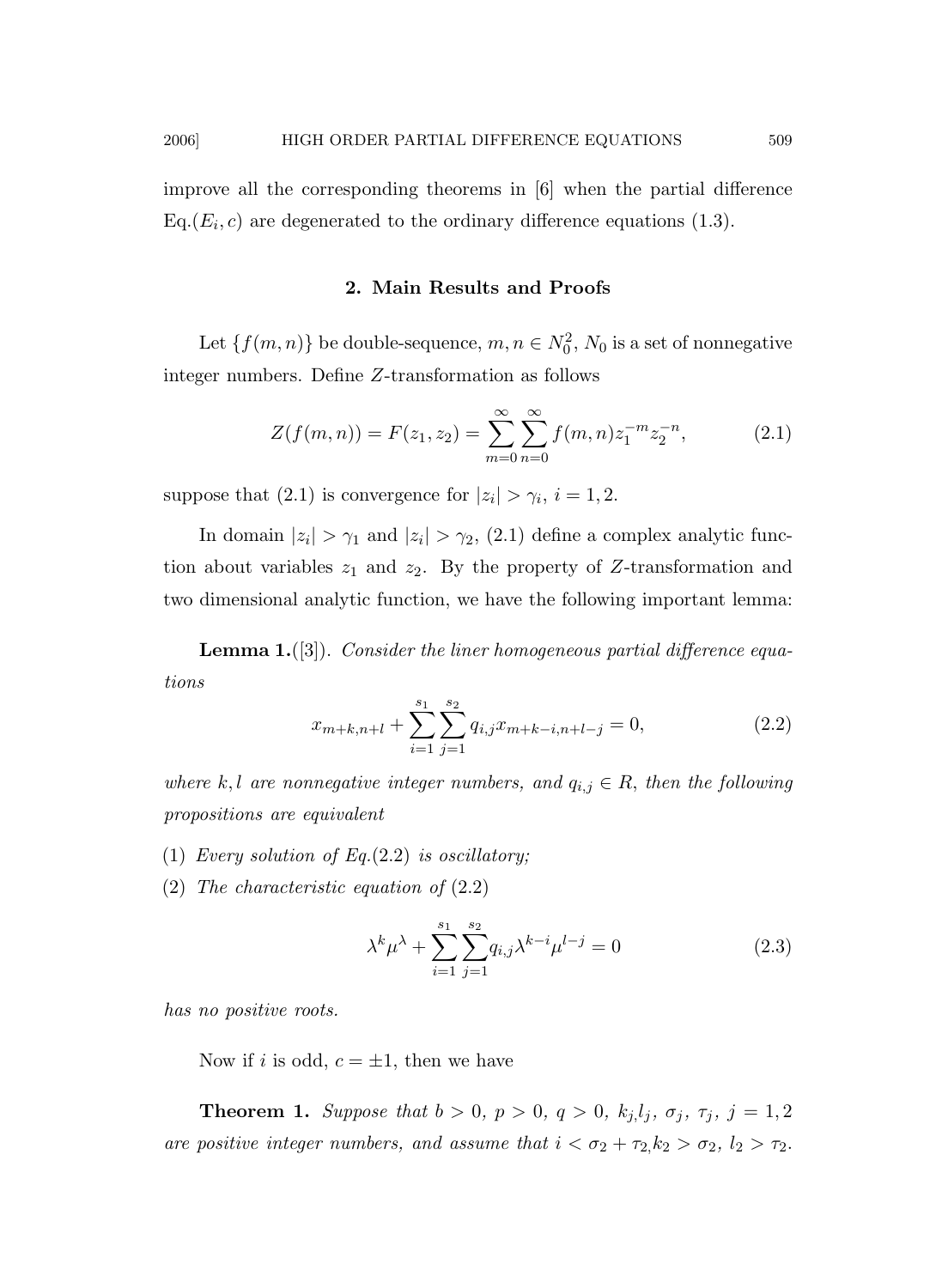If

$$
p > \frac{(\sigma_2 + \tau_2 - i)^{\sigma_2 + \tau_2 - i} i^i}{\sigma_2^{\sigma_2} \tau_2^{\tau_2}} + a \frac{(k_1 + \sigma_2 + l_1 + \tau_2 - i)^{k_1 + \sigma_2 + l_1 + \tau_2 - i} i^i}{(k_1 + \sigma_2)^{k_1 + \sigma_2} (l_1 + \tau_2)^{l_1 + \tau_2}},
$$

and either

$$
q + p > b \frac{(k_2 - \sigma_2)^{k_2 - \sigma_2} \cdot (l_2 - \tau_2)^{l_2 - \tau_2} i^i}{(k_2 - \sigma_2 + l_2 - \tau_2 + i)^{k_2 - \sigma_2 + l_2 - \tau_2 + i}}
$$

or

$$
q > b \frac{(k_2 + \sigma_1)^{k_2 + \sigma_1} \cdot (l_2 + \tau_1)^{l_2 + \tau_1} i^i}{(k_2 + \sigma_1 + l_2 + \tau_1 + i)^{k_2 + \sigma_1 + l_2 + \tau_1 + i}},
$$

then  $Eq. (E_i, 1)$  is oscillatory.

*Proof.* The oscillation of  $Eq.(E_i, 1)$  is equivalent to the equation

$$
T^{i}(x_{m-\sigma_{2},n-\tau_{2}}+ax_{m-k_{1}-\sigma_{2},n-l_{1}-\tau_{2}}-bx_{m+k_{2}-\sigma_{2},n+l_{2}-\tau_{2}})
$$
  
=  $qx_{m-\sigma_{1}-\sigma_{2},n-\tau_{1}-\tau_{2}}+px_{m,n}$  (2.4)

or

$$
T^{i}(x_{m+\sigma_{1},n+\tau_{1}}+ax_{m-k_{1}+\sigma_{1},n-l_{1}+\tau_{1}}-bx_{m+k_{2}+\sigma_{1},n+l_{2}+\tau_{1}})
$$
  
=  $qx_{m,n}+px_{m+\sigma_{2}+\sigma_{1},n+\tau_{2}+\tau_{1}}.$  (2.5)

Its characteristic equation polynomial is

$$
F(\lambda, \mu) = (\lambda + \mu - 1)^i \lambda^{-\sigma_2} \mu^{-\tau_2} + a(\lambda + \mu - 1)^i \lambda^{-k_1 - \sigma_2} \mu^{-l_1 - \tau_2} -b(\lambda + \mu - 1)^i \lambda^{k_2 - \sigma_2} \mu^{l_2 - \tau_2} - q \lambda^{-\sigma_1 - \sigma_2} \mu^{-\tau_1 - \tau_2} - p \quad (2.6)
$$

or

$$
\tilde{F}(\lambda,\mu) = (\lambda + \mu - 1)^i \lambda^{\sigma_1} \mu^{\tau_1} + a(\lambda + \mu - 1)^i \lambda^{-k_1 + \sigma_1} \mu^{-l_1 + \tau_1} \n-b(\lambda + \mu - 1)^i \lambda^{k_2 + \sigma_1} \mu^{l_2 + \tau_1} - q - p \lambda^{\sigma_2 + \sigma_1} \mu^{\tau_2 + \tau_1}.
$$
\n(2.7)

For  $F(\lambda, \mu)$ . (1) If  $\lambda + \mu > 1$ , then

$$
F(\lambda, \mu) < (\lambda + \mu - 1)^{i} \lambda^{-\sigma_2} \mu^{-\tau_2} + a(\lambda + \mu - 1)^{i} \lambda^{-k_1 - \sigma_2} \mu^{-l_1 - \tau_2} - p.
$$

When  $\lambda = \frac{\sigma_2}{\sigma_2 + \tau_2 - i}$ ,  $\mu = \frac{\tau_2}{\sigma_2 + \tau_2 - i}$ ,  $(\lambda + \mu - 1)^i \lambda^{-\sigma_2} \mu^{-\tau_2}$  attains its maximum. When  $\lambda = \frac{k_1 + \sigma_2}{k_1 + \sigma_2 + l_1 + \tau_2 - i}$ ,  $\mu = \frac{l_1 + \tau_2}{k_1 + \sigma_2 + l_1 + \tau_2 - i}$ ,  $(\lambda + \mu - 1)^i \lambda^{-k_1 - \sigma_2} \mu^{-l_1 - \tau_2}$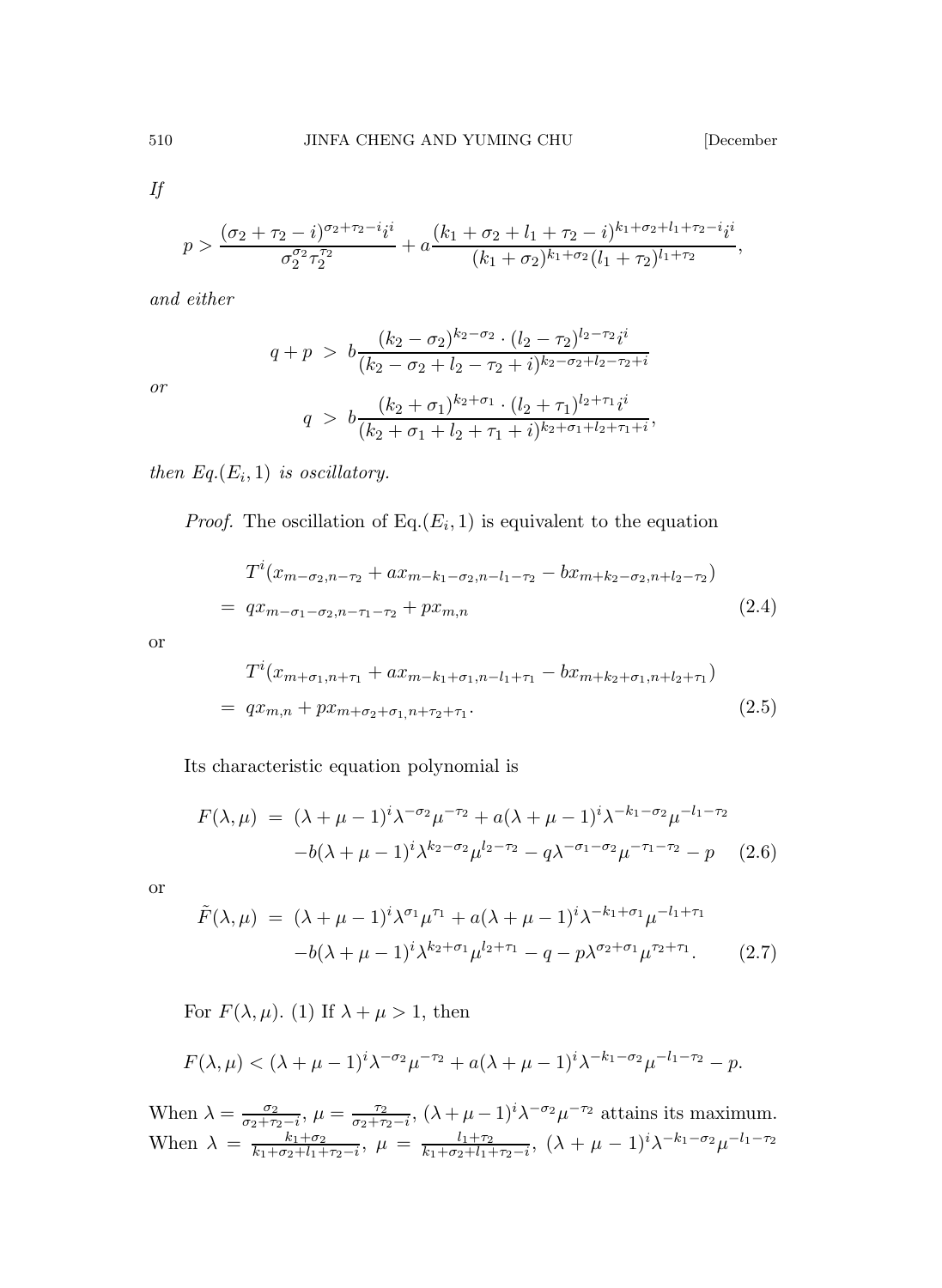attains its maximum. Therefor

$$
F(\lambda,\mu)<\frac{(\sigma_2+\tau_2-i)^{\sigma_2+\tau_2-i}i^i}{\sigma_2^{\sigma_2}\tau_2^{\tau_2}}+a\frac{(k_1+\sigma_2+l_1+\tau_2-i)^{k_1+\sigma_2+l_1+\tau_2-i}i^i}{(k_1+\sigma_2)^{k_1+\sigma_2}(l_1+\tau_2)^{l_1+\tau_2}}.
$$

Evidently, so long as

$$
p > \frac{(\sigma_2 + \tau_2 - i)^{\sigma_2 + \tau_2 - i} i^i}{\sigma_2^{\sigma_2} \tau_2^{\tau_2}} + a \frac{(k_1 + \sigma_2 + l_1 + \tau_2 - i)^{k_1 + \sigma_2 + l_1 + \tau_2 - i} i^i}{(k_1 + \sigma_2)^{k_1 + \sigma_2} (l_1 + \tau_2)^{l_1 + \tau_2}},
$$

we have  $F(\lambda, \mu) < 0$ .

(2) If 
$$
0 < \lambda + \mu < 1
$$
, then

$$
F(\lambda, \mu) < -b(\lambda + \mu - 1)^i \lambda^{k_2 - \sigma_2} \mu^{l_2 - \tau_2} - q - p.
$$

When  $\lambda = \frac{k_2 - \sigma_2}{k_2 - \sigma_2 + l_2 - \sigma_1}$  $\frac{k_2-\sigma_2}{k_2-\sigma_2+l_2-\tau_2+i},\ \mu\ =\ \frac{l_2-\tau_2}{k_2-\sigma_2+l_2-i_2}$  $\frac{l_2-\tau_2}{k_2-\sigma_2+l_2-\tau_2+i}$ ,  $-(\lambda+\mu-1)^i\lambda^{k_2-\sigma_2}\mu^{l_2-\tau_2}$ attains its maximum. Therefor

$$
F(\lambda,\mu) < -q - p + b \frac{(k_2 - \sigma_2)^{k_2 - \sigma_2} (l_2 - \tau_2)^{l_2 - \tau_2} i^i}{(k_2 - \sigma_2 + l_2 - \tau_2 + i)^{k_2 - \sigma_2 + l_2 - \tau_2 + i}}.
$$

Provided that

$$
q+p > b \frac{(k_2 - \sigma_2)^{k_2 - \sigma_2} (l_2 - \tau_2)^{l_2 - \tau_2} \cdot i^i}{(k_2 - \sigma_2 + l_2 - \tau_2 + i)^{k_2 - \sigma_2 + l_2 - \tau_2 + i}},
$$

we have  $F(\lambda, \mu) < 0$ .

For  $\widetilde{F}(\lambda,\mu)$ , if  $0 < \lambda + \mu < 1$ , then

$$
\widetilde{F}(\lambda,\mu) < -b(\lambda+\mu-1)^i \lambda^{k_2+\sigma_1} \mu^{l_2+\tau_1} - q.
$$

When  $\lambda = \frac{k_2 + \sigma_1}{k_2 + \sigma_1 + l_2 + \sigma_2}$  $\frac{k_2+\sigma_1}{k_2+\sigma_1+l_2+\tau_1+i}$ ,  $\mu = \frac{l_2+\tau_1}{k_2+\sigma_1+l_2-i_1+i_2+i_2+i_1+i_2+i_2+i_1+i_2+i_2+i_1+i_2+i_2+i_1+i_2+i_2+i_1+i_2+i_2+i_1+i_2+i_1+i_2+i_1+i_2+i_1+i_2+i_1+i_2+i_1+i_2+i_1+i_2+i_1+i_2+i_1+i_2+i_1+i_2+i_1+i_2+i_1+i_2+i_1+i_2+i_1+i_2+i_1+i_2+i_1+i_2+i_1+i_2+i_1+i_2+i_1+i_$  $\frac{l_2+\tau_1}{k_2+\sigma_1+l_2+\tau_1+i}$ ,  $-(\lambda+\mu-1)^i\lambda^{k_2+\sigma_1}\mu^{l_2+\tau_1}$ attains its maximum. Therefor, provided that

$$
q > b \frac{(k_2 + \sigma_1)^{k_2 + \sigma_1} (l_2 + \tau_1)^{l_2 + \tau_1} i^i}{(k_2 + \sigma_1 + l_2 + \tau_1 + i)^{k_2 + \sigma_1 + l_2 + \tau_1 + i}},
$$

we have  $\widetilde{F}(\lambda,\mu) < 0$ .

That is to say, characteristic equation  $F(\lambda,\mu)=0$  (or  $\widetilde{F}(\lambda,\mu)=0)$  have no positive real roots, hence  $(E_i, 1)$  is oscillatory.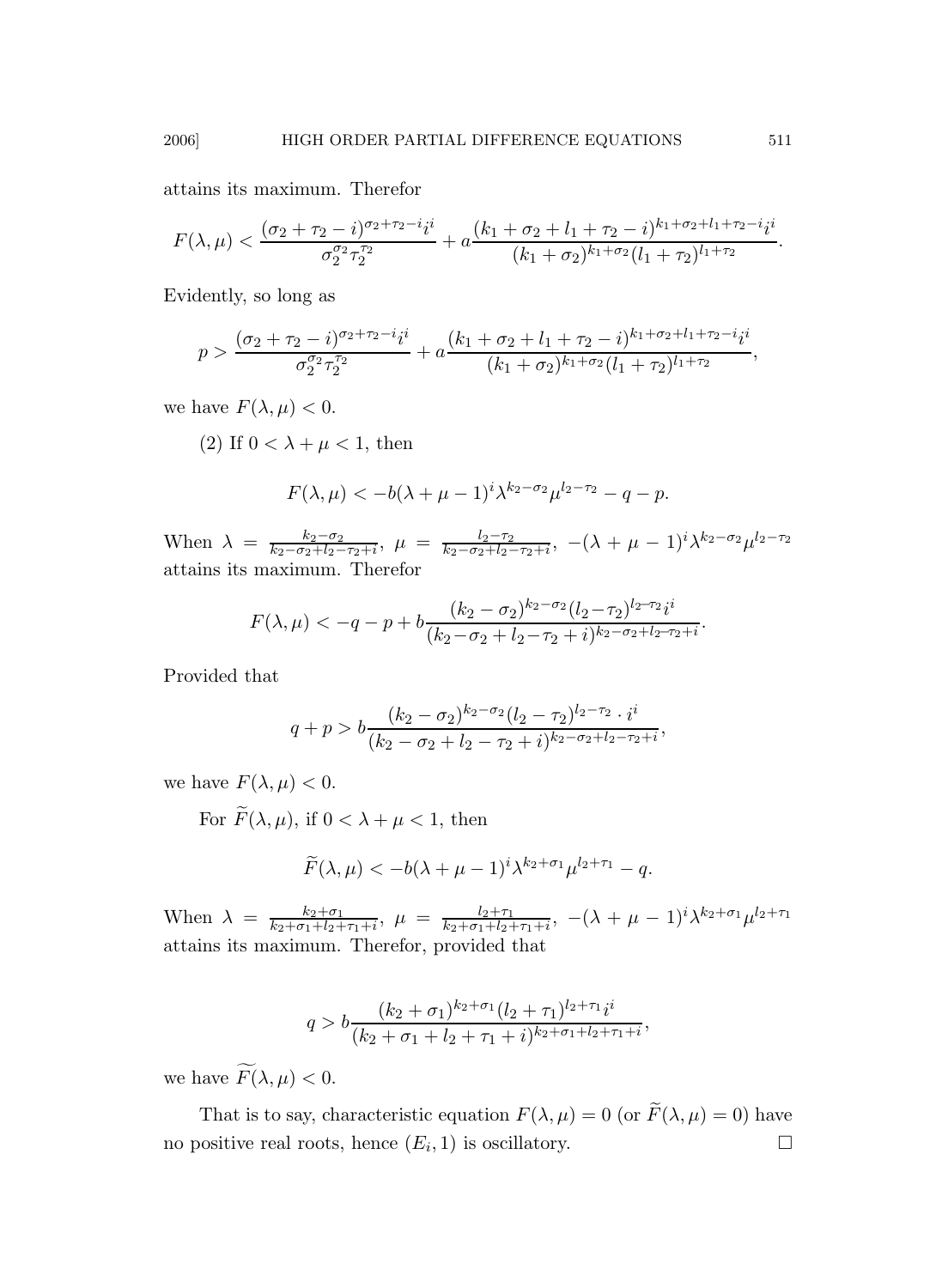**Theorem 2.** Assume that  $b > 0$ ,  $\sigma_1 - k_1 \geq 1$ ,  $\tau_1 - l_1 \geq 1$  and  $k_2 - \sigma_2 +$  $l_2 - \tau_2 > i, \text{ if }$ 

$$
q > \frac{\sigma_1^{\sigma_1} \tau_1^{\tau_1} i^i}{(\sigma_1 + \tau_1 + i)^{\sigma_1 + \tau_1 + i}} + a \frac{(\sigma_1 - k_1)^{\sigma_1 - k_1} (\tau_1 - l_1)^{\tau_1 - l_1} \cdot i^i}{(\sigma_1 - k_1 + \tau_1 - l_1 + i)^{\sigma_1 - k_1 + \tau_1 - l_1 + i}}
$$

and

$$
p > b \frac{(k_2 + \sigma_2 + l_2 - \tau_2 - i)^{k_2 + \sigma_2 + l_2 - \tau_2 - i}}{(k_2 - \sigma_2)^{k_2 - \sigma_2} (l_2 - \tau_2)^{l_2 - \tau_2}},
$$

then  $(E_i, -1)$  is oscillatory.

*Proof.* The oscillation of Eq. $(E_i, -1)$  is equivalent to the equation

$$
T^{i}(x_{m-\sigma_{2},n-\tau_{2}}+ax_{m-k_{1}-\sigma_{2},n-l_{1}-\tau_{2}}-bx_{m+k_{2}-\sigma_{2},n+l_{2}-\tau_{2}})
$$

$$
+qx_{m-\sigma_{1}-\sigma_{2},n-\tau_{1}-\tau_{2}}+px_{m,n}=0 \qquad (2.8)
$$

or

$$
T^{i}(x_{m+\sigma_{1},n+\tau_{1}}+ax_{m-k_{1}+\sigma_{1},n-l_{1}+\tau_{1}}-bx_{m+k_{2}+\sigma_{1},n+l_{2}+\tau_{1}})
$$

$$
+qx_{m,n}+px_{m+\sigma_{2}+\sigma_{1},n+\tau_{2}+\tau_{1}}=0.
$$
 (2.9)

Its characteristic equation polynomial is

$$
F(\lambda, \mu) = (\lambda + \mu - 1)^i \lambda^{-\sigma_2} \mu^{-\tau_2} + a(\lambda + \mu - 1)^i \lambda^{-k_1 - \sigma_2} \mu^{-l_1 - \tau_2}
$$

$$
-b(\lambda + \mu - 1)^i \lambda^{k_2 - \sigma_2} \mu^{l_2 - \tau_2} + q \lambda^{-\sigma_1 - \sigma_2} \mu^{-\tau_1 - \tau_2} + p \quad (2.10)
$$

or

$$
\tilde{F}(\lambda,\mu) = (\lambda + \mu - 1)^i \lambda^{\sigma_1} \mu^{\tau_1} + a(\lambda + \mu - 1)^i \lambda^{-k_1 + \sigma_1} \mu^{-l_1 + \tau_1} \n-b(\lambda + \mu - 1)^i \lambda^{k_2 + \sigma_1} \mu^{l_2 + \tau_1} + q + p \lambda^{\sigma_2 + \sigma_1} \mu^{\tau_2 + \tau_1}.
$$
\n(2.11)

For  $F(\lambda, \mu)$ . If  $\lambda + \mu > 1$ , then

$$
F(\lambda,\mu) > -b(\lambda+\mu-1)^i \lambda^{k_2-\sigma_2} \mu^{l_2-\tau_2} + p.
$$

When  $\lambda = \frac{k_2 - \sigma_2}{k_2 - \sigma_2 + k_2 - \sigma_1}$  $\frac{k_2-\sigma_2}{k_2-\sigma_2+l_2-\tau_2-i},\,\mu=\frac{l_2-\tau_2}{k_2-\sigma_2+l_2-i_1}$  $\frac{l_2-\tau_2}{k_2-\sigma_2+l_2-\tau_2-i}, (\lambda+\mu-1)^i \lambda^{k_2-\sigma_2} \mu^{l_2-\tau_2}$  attains its maximum. Therefor

$$
F(\lambda,\mu) > -b \frac{(k_2 - \sigma_2 + l_2 - \tau_2 - i)^{k_2 - \sigma_2 + l_2 - \tau_2 - i} i^i}{(k_2 - \sigma_2)^{k_2 - \sigma_2} \cdot (l_2 - \tau_2)^{l_2 - \tau_2}} + p.
$$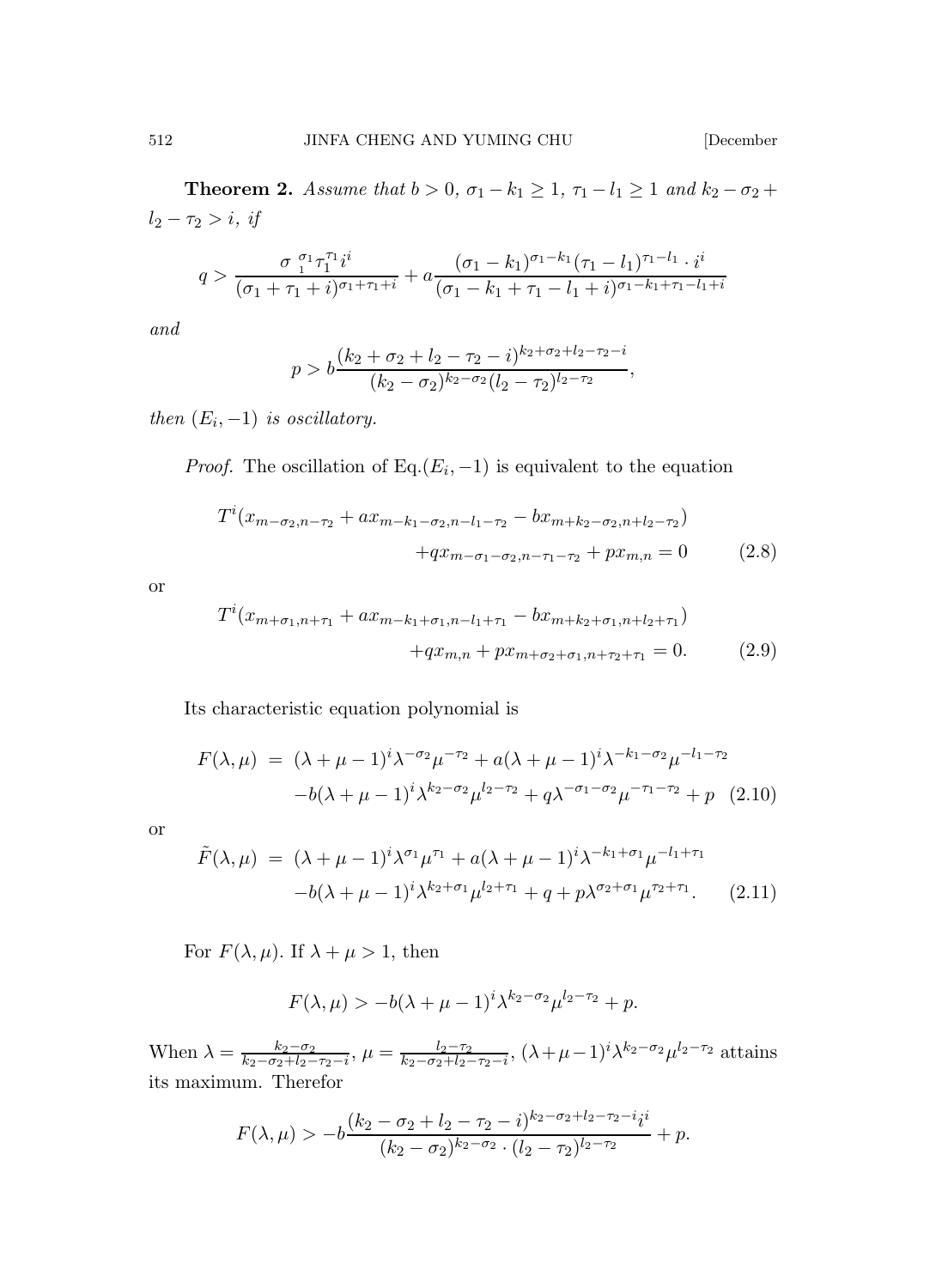So long as

$$
p > b \frac{(k_2 - \sigma_2 + l_2 - \tau_2 - i)^{k_2 - \sigma_2 + l_2 - \tau_2 - i} \cdot i^i}{(k_2 - \sigma_2)^{k_2 - \sigma_2} \cdot (l_2 - \tau_2)^{l_2 - \tau_2}},
$$

we have  $F(\lambda, \mu) > 0$ .

For  $\tilde{F}(\lambda, \mu)$ . If  $0 < \lambda + \mu < 1$ , then

$$
\tilde{F}(\lambda,\mu) > (\lambda + \mu - 1)^i \lambda^{\sigma_1} \mu^{\tau_1} + a(\lambda + \mu - 1)^i \lambda^{-k_1 + \sigma_1} \mu^{-l_1 + \tau_1} + q.
$$

When  $\lambda = \frac{\sigma_1}{\sigma_1 + \tau}$  $\frac{\sigma_1}{\sigma_1+\tau_1+i}, \ \mu = \frac{\tau_1}{\sigma_1+\tau}$  $\frac{\tau_1}{\sigma_1+\tau_1+i}$ ,  $(\lambda + \mu - 1)^i \lambda^{\sigma_1} \mu^{\tau_1}$  attains its minimum. When  $\lambda = \frac{-k_1 + \sigma_1}{-k_1 + \sigma_1 - l_1 + \sigma_1}$  $\frac{-k_1+\sigma_1}{-k_1+\sigma_1-l_1+\tau_1-i}, \ \mu = \frac{-l_1+\tau_1}{-k_1+\sigma_1-l_1+i}$  $\frac{-l_1+\tau_1}{-k_1+\sigma_1-l_1+\tau_1-i}$ ,  $(\lambda+\mu-1)^i\lambda^{-k_1+\sigma_1}\mu^{-l_1+\tau_1}$ attains its maximum. Therefor

$$
\tilde{F}(\lambda,\mu) > -a \frac{(-k_1+\sigma_1)^{-k_1+\sigma_1}(-l_1+\tau_1)^{-l_1+\tau_1}i^i}{(-k_1+\sigma_1-l_1+\tau_1+i)^{-k_1+\sigma_1-l_1+\tau_1+i}} - \frac{\sigma_1^{\sigma_1}\tau_1^{\tau_1}i^i}{(\sigma_1+\tau_1+i)^{\sigma_1+\tau_1+i}} + q.
$$

Provided that

$$
q > a \frac{(-k_1 + \sigma_1)^{-k_1 + \sigma_1} (-l_1 + \tau_1)^{-l_1 + \tau_1} i^i}{(-k_1 + \sigma_1 - l_1 + \tau_1 + i)^{-k_1 + \sigma_1 - l_1 + \tau_1 + i}} + \frac{\sigma_1^{\sigma_1} \tau_1^{\tau_1} i^i}{(\sigma_1 + \tau_1 + i)^{\sigma_1 + \tau_1 + i}},
$$

we have  $\widetilde{F}(\lambda,\mu) > 0$ .

In a word, characteristic equation  $F(\lambda,\mu)=0$  (or  $\widetilde{F}(\lambda,\mu)=0)$  have no positive real roots, then  $(E_i, -1)$  is oscillatory.

Next if i is even,  $c = \pm 1$ , then we have

**Theorem 3.** Suppose that  $b > 0$ ,  $\sigma_1 - k_1 \geq 1$ ,  $\tau_1 - l_1 \geq 1$ , and  $\sigma_2 + \tau_2 > i$ , if

$$
q > \frac{\sigma_1^{\sigma_1} \tau_1^{\tau_1} \cdot i^i}{(\sigma_1 + \tau_1 + i)^{\sigma_1 + \tau_1 + i}} + a \cdot \frac{(\sigma_1 - k_1)^{\sigma_1 - k_1} (\tau_1 - l_1)^{\tau_1 - l_1}}{(\sigma_1 - k_1 + \tau_1 - l_1 + i)^{\sigma_1 - k_1 + \tau_1 - l_1 + i}}
$$

and

$$
p > \frac{(\sigma_2 + \tau_2 - i)^{\sigma_2 + \tau_2 - i} i^i}{\sigma_2^{\sigma_2} \tau_2^{\tau_2}} + a \frac{(k_1 + \sigma_2 + l_1 + \tau_2 - i)^{k_1 + \sigma_2 + l_1 + \tau_2 - i} \cdot i^i}{(k_1 + \sigma_2)^{k_1 + \sigma_2} (l_1 + \tau_2)^{l_1 + \tau_2}},
$$

then  $(E_i, 1)$  is oscillatory.

Proof. Just the same as in the proof of Theorem 1. The oscillation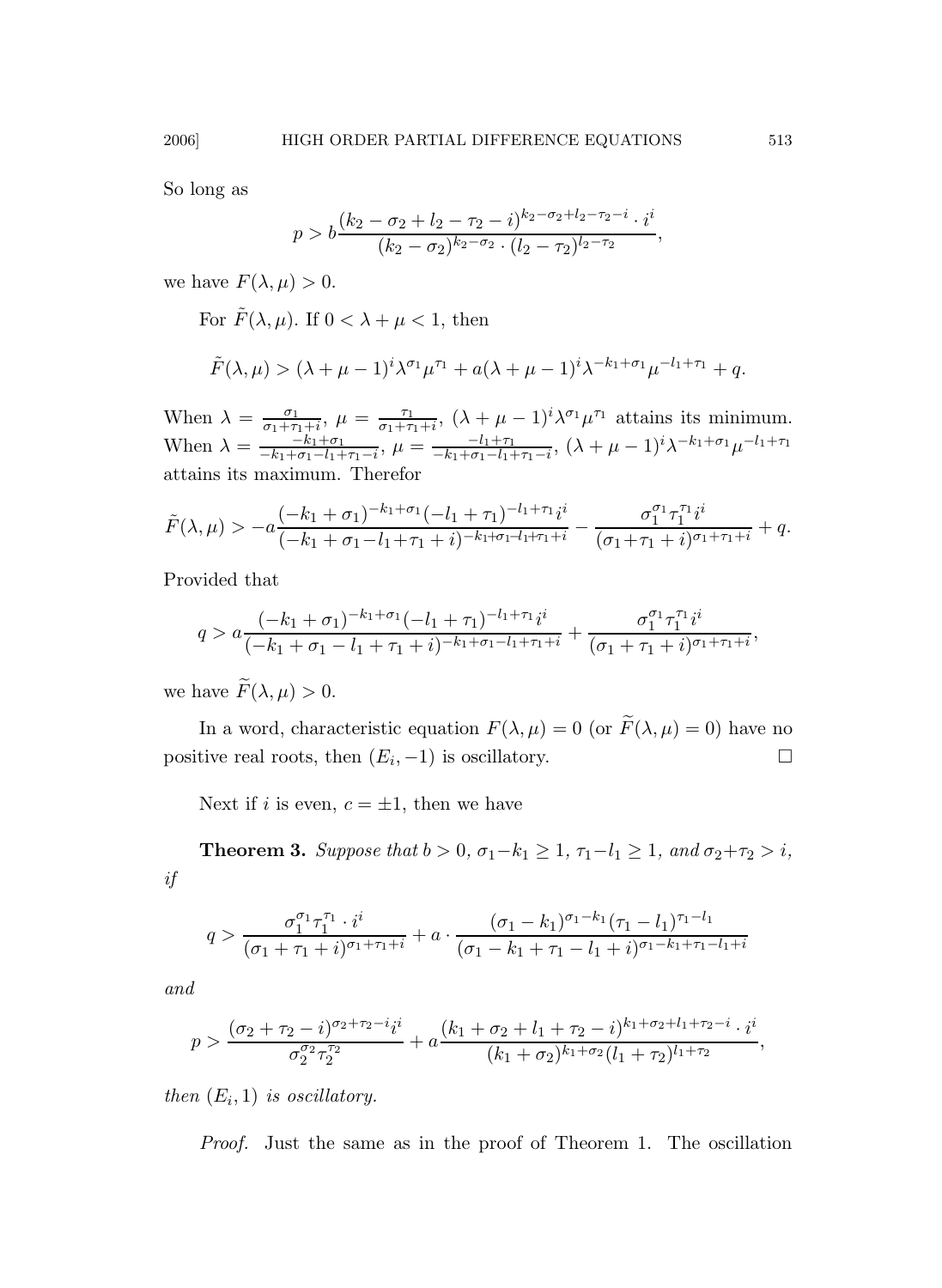of Eq. $(E_i, 1)$  is equivalent to Eq. $(2.4)$  and  $(2.5)$ . Its characteristic equation polynomial is (2.6) or (2.7).

For  $F(\lambda, \mu)$ , if  $\lambda + \mu > 1$ , then

$$
F(\lambda, \mu) < (\lambda + \mu - 1)^i \lambda^{-\sigma_2} \mu^{-\tau_2} + a(\lambda + \mu - 1)^i \lambda^{-k_1 - \sigma_2} \mu^{-l_1 - \tau_2} - p.
$$

When  $\lambda = \frac{\sigma_2}{\sigma_2 + \tau_2 - i}$ ,  $\mu = \frac{\tau_2}{\sigma_2 + \tau_2 - i}$ ,  $(\lambda + \mu - 1)\lambda^{-\sigma_2}\mu^{-\tau_2}$  attains its maximum. When  $\lambda = \frac{k_1 + \sigma_2}{k_1 + \sigma_2 + l_1 + \tau_2 - i}$ ,  $\mu = \frac{l_1 + \tau_2}{k_1 + \sigma_2 + l_1 + \tau_2 - i}$ ,  $(\lambda + \mu - 1)\lambda^{-k_1 - \sigma_2}\mu^{-l_1 - \tau_2}$  attains its maximum. Hence

$$
F(\lambda,\mu) < \frac{(\sigma_2 + \tau_2 - i)^{\sigma_2 + \tau_2 - i} i^i}{\sigma_2^{\sigma_2} \tau_2^{\tau_2}} + a \frac{(k_1 + \sigma_2 + l_1 + \tau_2 - i)^{k_1 + \sigma_2 + l_1 + \tau_2 - i} \cdot i^i}{(k_1 + \sigma_2)^{k_1 + \sigma_2} (l_1 + \tau_2)^{l_1 + \tau_2}} - p.
$$

So long as

$$
p > \frac{(\sigma_2 + \tau_2 - i)^{\sigma_2 + \tau_2 - i} i^i}{\sigma_2^{\sigma_2} \tau_2^{\tau_2}} + a \frac{(k_1 + \sigma_2 + l_1 + \tau_2 - i)^{k_1 + \sigma_2 + l_1 + \tau_2 - i} i^i}{(k_1 + \sigma_2)^{k_1 + \sigma_2} (l_1 + \tau_2)^{l_1 + \tau_2}},
$$

we have  $F(\lambda, \mu) < 0$ .

For  $\widetilde{F}(\lambda,\mu)$ . If  $0 < \lambda + \mu < 1$ , then  $\tilde{F}(\lambda,\mu) < (\lambda + \mu - 1)^i \lambda^{\sigma_1} \mu^{\tau_1} + a(\lambda + \mu - 1)^i \lambda^{\sigma_1 - k_1} \mu^{\tau_1 - l_1} - q.$ 

When  $\lambda = \frac{\sigma_1}{\sigma_1 + \tau}$  $\frac{\sigma_1}{\sigma_1+\tau_1+i}, \mu = \frac{\tau_1}{\sigma_1+\tau}$  $\frac{\tau_1}{\sigma_1+\tau_1+i}, (\lambda+\mu-1)^i \lambda^{\sigma_1} \mu^{l_1}$  attains its maximum. When  $\lambda = \frac{\sigma_1 - k_2}{\sigma_1 - k_1 + \tau_1}$  $\frac{\sigma_1 - k_2}{\sigma_1 - k_1 + \tau_1 - l_1 + i}, \mu = \frac{\tau_1 - l_1}{\sigma_1 - k_1 + \tau_1}.$  $\frac{\tau_1 - l_1}{\sigma_1 - k_1 + \tau_1 - l_1 + i}$ ,  $(\lambda + \mu - 1)^i \lambda^{\sigma_1 - k_1} \mu^{\tau_1 - l_1}$  attains its maximum. Therefor, provided that

$$
q > \frac{\sigma_1^{\sigma_1} \tau_1^{\tau_1} i^i}{(\sigma_1 + \tau_1 + i)^{\sigma_1 + \tau_1 + i}} + a \frac{(\sigma_1 - k_1)^{\sigma_1 - k_1} (\tau_1 - l_1)^{\tau_1 - l_1} i^i}{(\sigma_1 - k_1 + \tau_1 - l_1 + i)^{\sigma_1 - k_1 + \tau_1 - l_1 + i}},
$$

We have  $\widetilde{F}(\lambda,\mu) < 0$ .

That is to say, characteristic equation  $F(\lambda,\mu)\,=\,0$  ( or  $\widetilde{F}(\lambda,\mu)\,=\,0)$ have no positive real roots, hence  $(E_i, 1)$  is oscillatory.

**Theorem 4.** Assume that  $b > 0$ ,  $\sigma_2 - k_2 + \tau_2 - l_2 > i$ , if

$$
q > b \frac{(k_2 + \sigma_1)^{k_2 + \sigma_1} (l_2 + \tau_1)^{l_2 + \tau_1} i^i}{(k_2 + \sigma_1 + l_2 + \tau_1 + i)^{k_2 + \sigma_1 + l_1 + \tau_1 + i}}
$$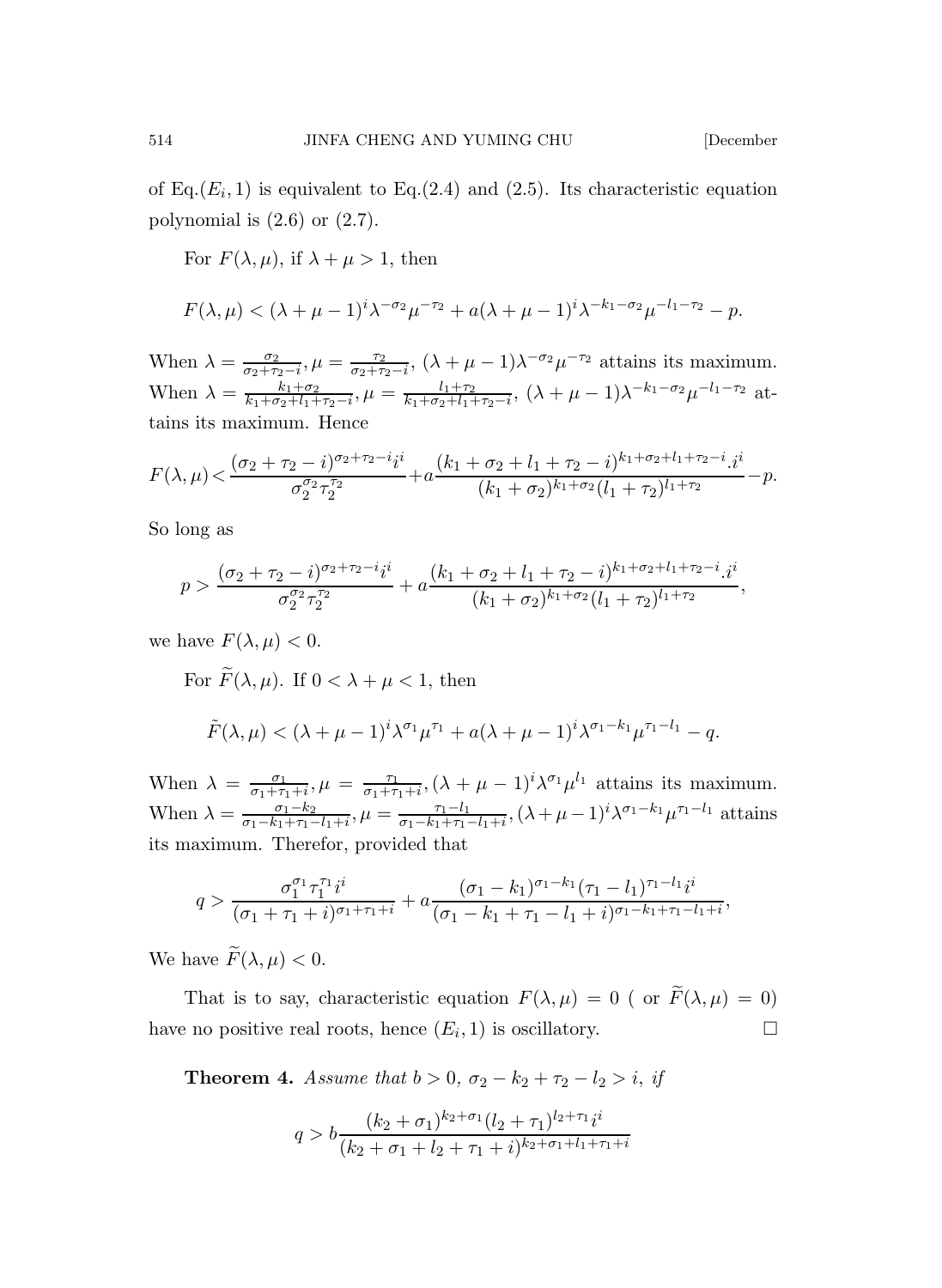and

$$
p > b \frac{(\sigma_2 - k_2 + \tau_2 - l_2 - i)^{\sigma_2 - k_2 + \tau_2 - l_2 - i} i^i}{(\sigma_2 - k_2)^{\sigma_2 - k_2} (\tau_2 - l_2)^{\tau_2 - l_2}},
$$

then  $(E_i, -1)$  is oscillatory.

*Proof.* Just the same as Theorem 2. The oscillation of  $Eq.(E_i, -1)$ is equivalent to  $Eq.(2.8)$  or  $(2.9)$ . Its characteristic equation polynomial is  $(2.10)$  or  $(2.11)$ .

For  $F(\lambda, \mu)$ , if  $\lambda + \mu > 1$ , then

$$
F(\lambda, \mu) > -b(\lambda + \mu - 1)^{i} \lambda^{-(\sigma_2 - k_2)} \mu^{-(\tau_2 - k_2)} + p.
$$

When  $\lambda = \frac{\sigma_2 - k_2}{\sigma_2 - k_2 + \tau_2}$  $\frac{\sigma_2 - k_2}{\sigma_2 - k_2 + \tau_2 - l_2 - i}$ ,  $\mu = \frac{\tau_2 - l_2}{\sigma_2 - k_2 + \tau_2 - i}$  $\frac{\tau_2 - l_2}{\sigma_2 - k_2 + \tau_2 - l_2 - i}$ ,  $(\lambda + \mu - 1)^i \lambda^{-(\sigma_2 - k_2)} \mu^{-(\tau_2 - l_2)}$ attains its maximum. Hence

$$
F(\lambda,\mu) > -b \frac{(\sigma_2 - k_2 + \tau_2 - l_2 - i)^{\sigma_2 - k_2 + \tau_2 - l_2 - i} i^i}{(\sigma_2 - k_2)^{\sigma_2 - k_2} (\tau_2 - l_2)^{\tau_2 - l_2}} + p,
$$

provided that

$$
p > b \frac{(\sigma_2 - k_2 + \tau_2 - l_2 - i)^{\sigma_2 - k_2 + \tau_2 - l_2 - i} i^i}{(\sigma_2 - k_2)^{\sigma_2 - k_2} (\tau_2 - l_2)^{\tau_2 - l_2}},
$$

we have  $F(\lambda, \mu) > 0$ .

For  $\tilde{F}(\lambda, \mu)$ . If  $0 < \lambda + \mu < 1$ , then

$$
\tilde{F}(\lambda,\mu) > -b(\lambda+\mu-1)^i \lambda^{k_2+\sigma_1} \mu^{l_2+\tau_1} + q.
$$

When  $\lambda = \frac{k_2 + \sigma_1}{k_2 + \sigma_1 + l_2 + \sigma_2}$  $\frac{k_2+\sigma_1}{k_2+\sigma_1+l_2+\tau_1+i}, \mu = \frac{l_2+\tau_1}{k_2+\sigma_1+l_2+i}$  $\frac{l_2+\tau_1}{k_2+\sigma_1+l_2+\tau_1+i}$ ,  $(\lambda+\mu-1)^i\lambda^{k_2+\sigma_1}\mu^{l_2+\tau_1}$  attains its maximum. Hence

$$
\tilde{F}(\lambda,\mu) > -b \frac{(k_2 + \sigma_1)^{k_2 + \sigma_1} (l_2 + \tau_1)^{l_2 + \tau_1} i^i}{(k_2 + \sigma_1 + l_2 + \tau_1 + i)^{k_2 + \sigma_1 + l_2 + \tau_1 + i}} + q.
$$

So long as

$$
q > b \frac{(k_2 + \sigma_1)^{k_2 + \sigma_1} (l_2 + \tau_1)^{l_2 + \tau_1} i^i}{(k_2 + \sigma_1 + l_2 + \tau_1 + i)^{k_2 + \sigma_1 + l_2 + \tau_1 + i}},
$$

we have  $\tilde{F}(\lambda,\mu) > 0$ .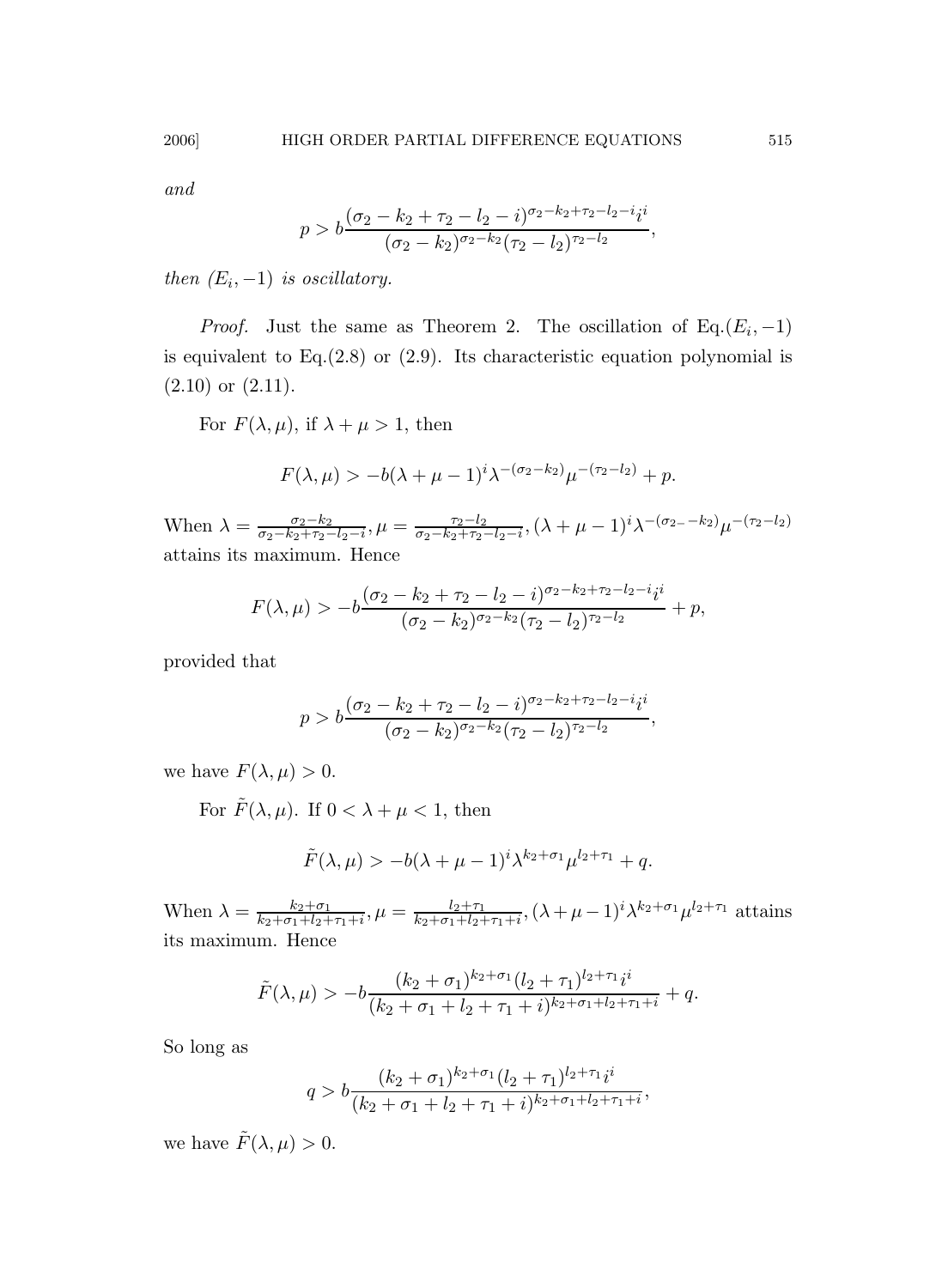In a word, characteristic equation  $F(\lambda, \mu) = 0$  (or  $\widetilde{F}(\lambda, \mu) = 0$ ) have no positive real roots, hence  $(E_i, -1)$  is oscillatory.

### 3. Some Remarks

1. It is remarkable that our results are also valid if we define operation

$$
Tx_{m,n} = (r\Delta_1 + s\Delta_2 + tI),
$$

where  $\Delta_1 x_{m,n} = x_{m+1,n} - x_{m,n}$ ,  $\Delta_2 x_{m,n} = x_{m,n+1} - x_{m,n}$ ,  $Ix_{m,n} =$  $x_{m,n}$ ,  $s, t > 0$ , and  $r + s - t > 0$ .

As an example, we verify the equations  $(E_i, 1)$ . Its characteristic equation polynomial is

$$
F(\lambda, \mu) = [r\lambda + s\mu - (r + s - t)]^i \lambda^{-\sigma_2} \mu^{-\tau_2} + a[r\lambda + s\mu - (r + s - t)]^i \lambda^{-k_1 - \sigma_2} \mu^{-l_1 - \tau_2} - b[r\lambda + s\mu - (r + s - t)]^i \lambda^{k_2 - \sigma_2} \mu^{l_2 - \tau_2} - q\lambda^{-\sigma_1 - \sigma_2} \mu^{-\tau_1 - \tau_2} - p
$$

or

$$
\tilde{F}(\lambda,\mu) = [r\lambda + s\mu - (r+s-t)]^i \lambda^{\sigma_1} \mu^{\tau_1} \n+ a[r\lambda + s\mu - (r+s-t)]^i \lambda^{-k_1 + \sigma_1} \mu^{-l_1 + \tau_1} \n- b[r\lambda + s\mu - (r+s-t)]^i \lambda^{k_2 + \sigma_1} \mu^{l_2 + \tau_1} - q - p\lambda^{\sigma_2 + \sigma_1} \mu^{\tau_2 + \tau_1}.
$$

(1) If 
$$
r\lambda + s\mu > r + s - t
$$
, then

$$
F(\lambda, \mu) < [r\lambda + s\mu - (r+s-t)]\lambda^{-\sigma_2} \mu^{-\tau_2} \n+ a[r\lambda + s\mu - (r+s-t)]^i \lambda^{-k_1 - \sigma_2} \mu^{-l_1 - \tau_2} - p.
$$

When  $\lambda = \frac{r+s-t}{r} \frac{\sigma_2}{\sigma_2 + \tau_2 - i}$ ,  $\mu = \frac{r+s-t}{s} \frac{\tau_2}{\sigma_2 + \tau_2 - i}$ ,  $[r\lambda + s\mu - (r+s-t)]^i \lambda^{-\sigma_2} \mu^{-\tau_2}$ attains its maximum  $\frac{r^{\sigma_2} s^{\tau_2}}{(r+s-t)^{\sigma_2}}$  $\frac{r^{\sigma_2} s^{\tau_2}}{(r+s-t)^{\sigma_2+\tau_2-i}} \frac{(\sigma_2+\tau_2-i)^{\sigma_2+\tau_2-i} i^i}{\sigma_2^{\sigma_2} \tau_2^{\tau_2}}$  $\frac{\sigma_2^{\sigma_2} \tau_2^{\tau_2}}{\sigma_2^{\sigma_2} \tau_2^{\tau_2}}$ .

When  $\lambda = \frac{r+s-t}{r} \frac{k_1+\sigma_2}{k_1+\sigma_2+l_1+\tau_2-i}$ ,  $\mu = \frac{r+s-t}{r} \frac{l_1+\tau_2}{k_1+\sigma_2+l_1+\tau_2-i}$ ,  $[r\lambda+s\mu-t]$  $(r+s-t)]^i\lambda^{-k_1-\sigma_2}\mu^{-l_1-\tau_2}$  attains its maximum

$$
\frac{r^{k_1+\sigma_2} s^{l_1+\tau_2}}{(r+s-t)^{k_1+\sigma_2+l_1+\tau_2-i}} \frac{(k_1+\sigma_2+l_1+\tau_2-i)^{k_1+\sigma_2+l_1+\tau_2-i} i^i}{(k_1+\sigma_2)^{k_1+\sigma_2}(l_1+\tau_2)^{l_1+\tau_2}}.
$$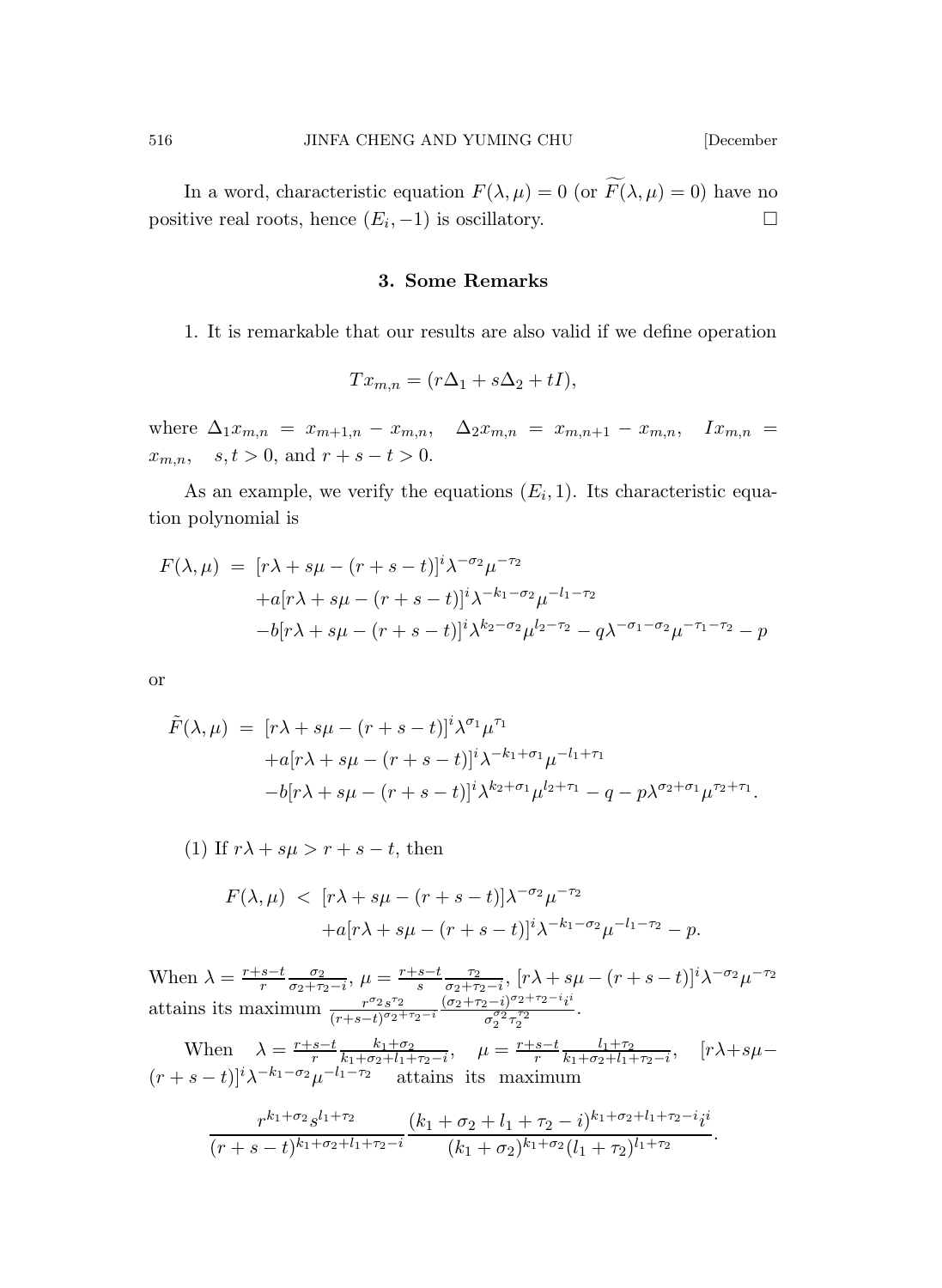Therefor

$$
F(\lambda,\mu) < \frac{r^{\sigma_2} s^{\tau_2}}{(r+s-t)^{\sigma_2+\tau_2-i}} \frac{(\sigma_2+\tau_2-i)^{\sigma_2+\tau_2-i} i^i}{\sigma_2^{\sigma_2} \tau_2^{\tau_2}} + a \frac{r^{k_1+\sigma_2} s^{l_1+\tau_2}}{(r+s-t)^{k_1+\sigma_2+l_1+\tau_2-i}} \frac{(k_1+\sigma_2+l_1+\tau_2-i)^{k_1+\sigma_2+l_1+\tau_2-i} i^i}{(k_1+\sigma_2)^{k_1+\sigma_2} (l_1+\tau_2)^{l_1+\tau_2}} - p.
$$

Evidently, so long as

$$
p > \frac{r^{\sigma_2} s^{\tau_2}}{(r+s-t)^{\sigma_2+\tau_2-i}} \frac{(\sigma_2+\tau_2-i)^{\sigma_2+\tau_2-i} i^i}{\sigma_2^{\sigma_2} \tau_2^{\tau_2}} + a \frac{r^{k_1+\sigma_2} s^{l_1+\tau_2}}{(r+s-t)^{k_1+\sigma_2+l_1+\tau_2-i}} \frac{(k_1+\sigma_2+l_1+\tau_2-i)^{k_1+\sigma_2+l_1+\tau_2-i} i^i}{(k_1+\sigma_2)^{k_1+\sigma_2} (l_1+\tau_2)^{l_1+\tau_2}},
$$

we have  $F(\lambda, \mu) < 0$ .

- (2) If  $0 < r\lambda + s\mu < r + s t$ .
- (I) If  $i$  is odd, then

$$
F(\lambda, \mu) < -b[r\lambda + s\mu - (r + s - t)]^{i} \lambda^{k_2 - \sigma_2} \mu^{l_2 - \tau_2} - q - p.
$$

When  $\lambda = \frac{r+s-t}{r} \frac{k_2 - \sigma_2}{k_2 - \sigma_2 + l_2 - l_1}$  $\frac{k_2-\sigma_2}{k_2-\sigma_2+l_2-\tau_2+i}, \, \mu = \frac{r+s-t}{s} \frac{l_2-\tau_2}{k_2-\sigma_2+l_2-i_2}$  $\frac{\iota_2 - \tau_2}{k_2 - \sigma_2 + l_2 - \tau_2 + i}$ ,  $-[r\lambda + s\mu - (r + s$ t)]<sup>*i*</sup> $\lambda^{k_2-\sigma_2}\mu^{l_2-\tau_2}$  attains its maximum

$$
b\frac{(r+s-t)^{k_2-\sigma_2+l_2-\tau_2+i}}{r^{k_2-\sigma_2} s^{l_2-\tau_2}}\frac{(k_2-\sigma_2)^{k_2-\sigma_2}(l_2-\tau_2)^{l_2-\tau_2}i^i}{(k_2-\sigma_2+l_2-\tau_2+i)^{k_2-\sigma_2+l_2-\tau_2+i}}.
$$

Hence

$$
F(\lambda,\mu) < -q-p+b \frac{(r+s-t)^{k_2-\sigma_2+l_2-\tau_2+i}}{r^{k_2-\sigma_2} s^{l_2-\tau_2}} \frac{(k_2-\sigma_2)^{k_2-\sigma_2} (l_2-\tau_2)^{l_2-\tau_2} i^i}{(k_2-\sigma_2+l_2-\tau_2+i)^{k_2-\sigma_2+l_2-\tau_2+i}}.
$$

Provided that

$$
q+p > b \frac{(r+s-t)^{k_2-\sigma_2+l_2-\tau_2+i}}{r^{k_2-\sigma_2} s^{l_2-\tau_2}} \frac{(k_2-\sigma_2)^{k_2-\sigma_2}(l_2-\tau_2)^{l_2-\tau_2} \cdot i^i}{(k_2-\sigma_2+l_2-\tau_2+i)^{k_2-\sigma_2+l_2-\tau_2+i}},
$$

we have  $F(\lambda, \mu) < 0$ .

For  $\widetilde{F}(\lambda,\mu)$ . We have

$$
\widetilde{F}(\lambda,\mu) < -b[r\lambda + s\mu - (r+s-t)]^i \lambda^{k_2 + \sigma_1} \mu^{l_2 + \tau_1} - q.
$$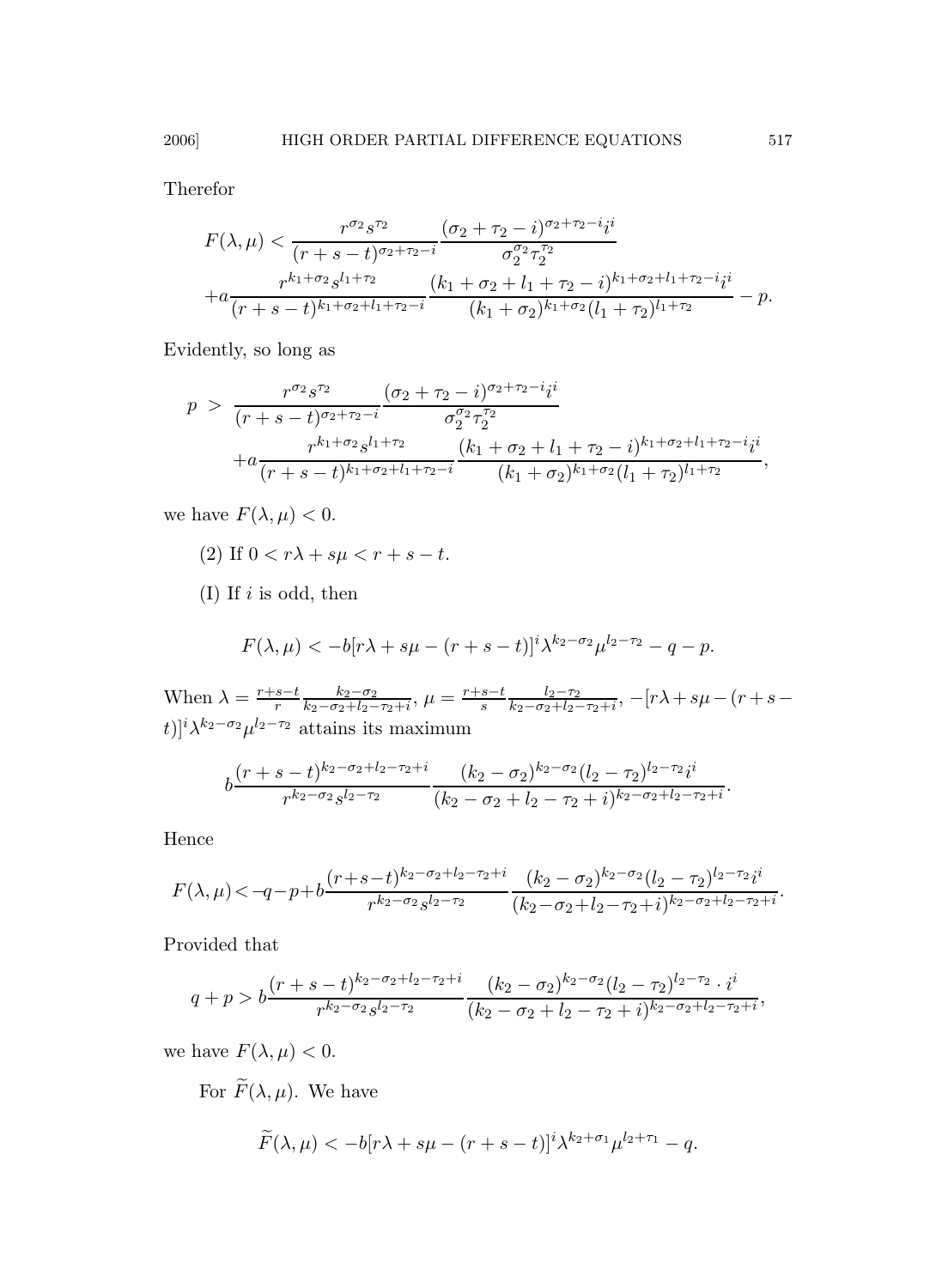When 
$$
\lambda = \frac{r+s-t}{r} \frac{k_2+\sigma_1}{k_2+\sigma_1+l_2+\tau_1+i}
$$
,  $\mu = \frac{r+s-t}{s} \frac{l_2+\tau_1}{k_2+\sigma_1+l_2+\tau_1+i}$ ,  $-[r\lambda + s\mu - (r+s-t)]i_1k_2+\sigma_1 \ldots i_{2r+1}$  attains its maximum

 $|t|$ <sup>'</sup> $\lambda$ '  $\mu^2$  $\mathrm{^{\prime+}}$  attains its maximum

$$
\frac{(r+s-t)^{k_2+\sigma_1+l_2+\tau_1+i}}{r^{k_2+\sigma_1} s^{l_2+\tau_1}} \frac{(k_2+\sigma_1)^{k_2+\sigma_1} (l_2+\tau_1)^{l_2+\tau_1} i^i}{(k_2+\sigma_1+l_2+\tau_1+i)^{k_2+\sigma_1+l_2+\tau_1+i}}.
$$

Therefor provided that

$$
q > b \frac{(r+s-t)^{k_2+\sigma_1+l_2+\tau_1+i}}{r^{k_2+\sigma_1} s^{l_2+\tau_1}} \frac{(k_2+\sigma_1)^{k_2+\sigma_1} (l_2+\tau_1)^{l_2+\tau_1} i}{(k_2+\sigma_1+l_2+\tau_1+i)^{k_2+\sigma_1+l_2+\tau_1+i}},
$$

we have  $\widetilde{F}(\lambda, \mu) < 0$ .

 $(II)$  If i is even, then

$$
\tilde{F}(\lambda,\mu) < [r\lambda + s\mu - t]^i \lambda^{\sigma_1} \mu^{\tau_1} + a[r\lambda + s\mu - t]^i \lambda^{\sigma_1 - k_1} \mu^{\tau_1 - l_1} - q.
$$

When  $\lambda = \frac{r+s-t}{r} \frac{\sigma_1}{\sigma_1 + \tau}$  $\frac{\sigma_1}{\sigma_1+\tau_1+i},\ \mu\ =\ \frac{r+s-t}{s}\frac{\tau_1}{\sigma_1+\tau}$  $\frac{\tau_1}{\sigma_1+\tau_1+i}$ ,  $[r\lambda+s\mu-t]^i\lambda^{\sigma_1}\mu^{l_1}$  attains its maximum  $\frac{(r+s-t)^{\sigma_1+\tau_1+i}}{r^{\sigma_1}s^{\tau_1}}$  $r^{\sigma_1}s^{\tau_1}$  $\sigma_1^{\sigma_1} \tau_1^{\tau_1} i^i$  $\frac{\sigma_1^{o_1} \tau_1^{r_1} i^i}{(\sigma_1 + \tau_1 + i)^{\sigma_1 + \tau_1 + i}}$ . When  $\lambda = \frac{r+s-t}{r} \frac{\sigma_1 - k_2}{\sigma_1 - k_1 + \tau_1 - i}$  $\frac{\sigma_1 - \kappa_2}{\sigma_1 - k_1 + \tau_1 - l_1 + i},$  $\mu = \frac{r+s-t}{s} \frac{\tau_1 - l_1}{\sigma_1 - k_1 + \tau_1}$  $\frac{\tau_1 - l_1}{\sigma_1 - k_1 + \tau_1 - l_1 + i}$ ,  $[r\lambda + s\mu - t]^i \lambda^{\sigma_1 - k_1} \mu^{\tau_1 - l_1}$  attains its maximum  $(r + s - t)^{\sigma_1 - k_1 + \tau_1 - l_1 + i}$  $r^{\sigma_1-k_1}s^{\tau_1-l_1}$  $(\sigma_1 - k_1)^{\sigma_1 - k_1} (\tau_1 - l_1)^{\tau_1 - l_1} i^i$  $\frac{(6+1)(n+1)}{(6+1)(n+1)(n+1)}$ 

Therefor, provided that

$$
q > \frac{(r+s-t)^{\sigma_1+\tau_1+i}}{r^{\sigma_1} s^{\tau_1}} \frac{\sigma_1^{\sigma_1} \tau_1^{\tau_1} i^i}{(\sigma_1+\tau_1+i)^{\sigma_1+\tau_1+i}} + a \frac{(r+s-t)^{\sigma_1-k_1+\tau_1-l_1+i}}{r^{\sigma_1-k_1} s^{\tau_1-l_1}} \frac{(\sigma_1-k_1)^{\sigma_1-k_1} (\tau_1-l_1)^{\tau_1-l_1} i^i}{(\sigma_1-k_1+\tau_1-l_1+i)^{\sigma_1-k_1+\tau_1-l_1+i}},
$$

We have  $\widetilde{F}(\lambda,\mu) < 0$ .

From the above discussion we can obtain

**Theorem 5.** Suppose that  $b > 0$ ,  $p > 0$ ,  $q > 0$ ,  $k_j$ ,  $l_j$ ,  $\sigma_j$ ,  $\tau_j$ ,  $(j = 1, 2)$ are positive integer numbers, and assume that  $i < \sigma_2 + \tau_2$ ,  $k_2 > \sigma_2$ ,  $l_2 > \tau_2$ ,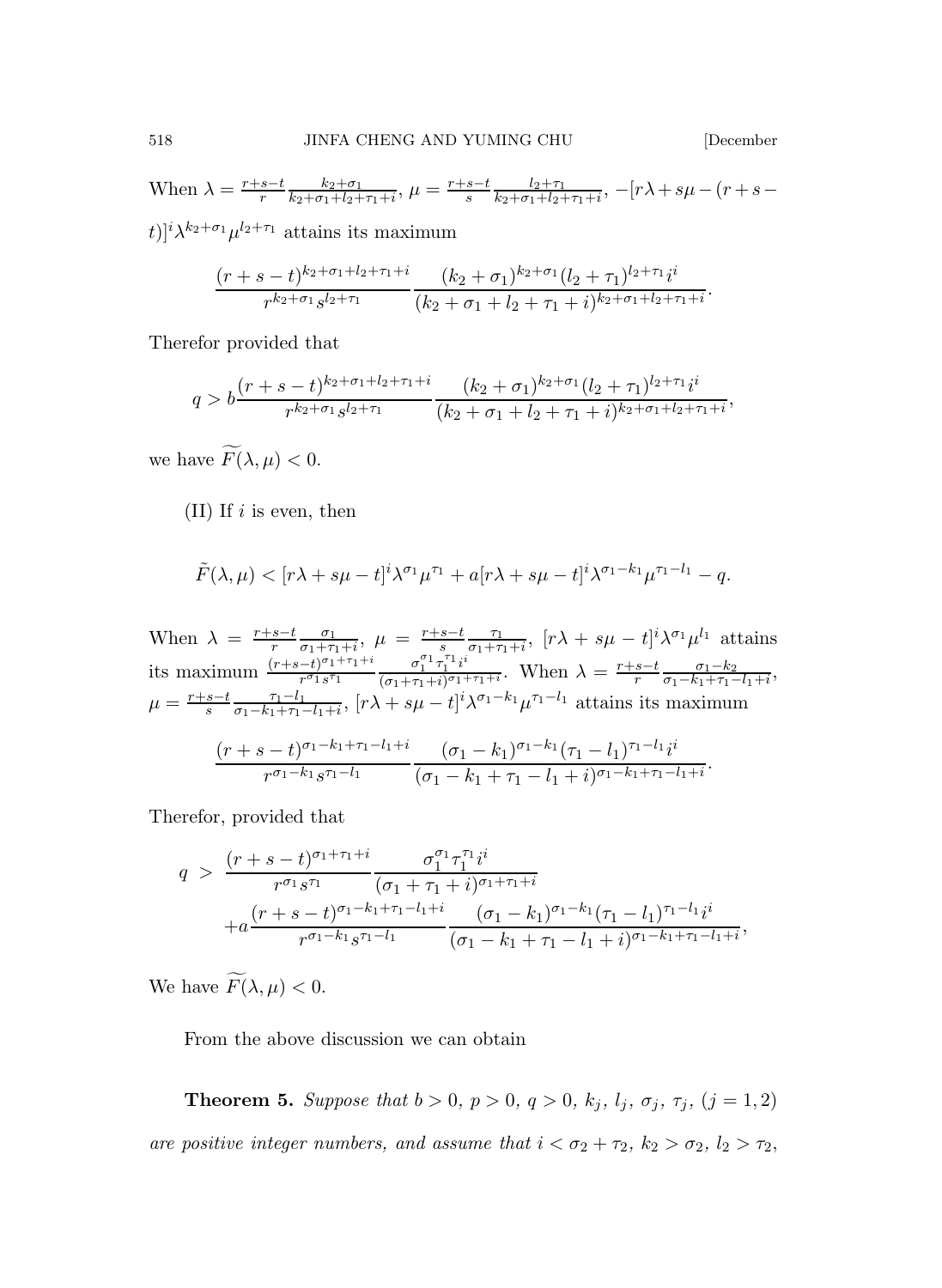and

$$
p > \frac{r^{\sigma_2} s^{\tau_2}}{(r+s-t)^{\sigma_2+\tau_2-i}} \frac{(\sigma_2+\tau_2-i)^{\sigma_2+\tau_2-i} i^i}{\sigma_2^{\sigma_2} \tau_2^{\tau_2}} + a \frac{r^{k_1+\sigma_2} s^{l_1+\tau_2}}{(r+s-t)^{k_1+\sigma_2+l_1+\tau_2-i}} \frac{(k_1+\sigma_2+l_1+\tau_2-i)^{k_1+\sigma_2+l_1+\tau_2-i} i^i}{(k_1+\sigma_2)^{k_1+\sigma_2} (l_1+\tau_2)^{l_1+\tau_2}}.
$$

If

$$
q+p > b \frac{(r+s-t)^{k_2-\sigma_2+l_2-\tau_2+i}}{r^{k_2-\sigma_2} s^{l_2-\tau_2}} \frac{(k_2-\sigma_2)^{k_2-\sigma_2}(l_2-\tau_2)^{l_2-\tau_2} \cdot i^i}{(k_2-\sigma_2+l_2-\tau_2+i)^{k_2-\sigma_2+l_2-\tau_2+i}}
$$

for i is odd and

$$
q > \frac{(r+s-t)^{\sigma_1+\tau_1+i}}{r^{\sigma_1} s^{\tau_1}} \frac{\sigma_1^{\sigma_1} \tau_1^{\tau_1} i^i}{(\sigma_1 + \tau_1 + i)^{\sigma_1+\tau_1+i}} + a \frac{(r+s-t)^{\sigma_1-k_1+\tau_1-l_1+i}}{r^{\sigma_1-k_1} s^{\tau_1-l_1}} \frac{(\sigma_1 - k_1)^{\sigma_1-k_1} (\tau_1 - l_1)^{\tau_1-l_1} i^i}{(\sigma_1 - k_1 + \tau_1 - l_1 + i)^{\sigma_1-k_1+\tau_1-l_1+i}}
$$

for i is even, then  $Eq.(E_i, 1)$  is oscillatory.

If double-sequence  $x_{m,n}$  is degenerated to single-sequence  $x_m$ , that is to say, when the partial difference equations  $(E_i, 1)$  is degenerated to the ordinary difference equations

$$
\Delta^{i}(x_n + ax_{m-k} - bx_{n+l}) = c(qx_{m-\sigma} + px_{n+\tau}),
$$

(In fact, at this moment,  $l_1 = l_2 = \tau_1 = \tau_2 = 0$ , and  $r = 1, s = t = 0$  in  $Eq.(E<sub>i</sub>, 1))$ , then from Theorem 5 we can easily obtain

Corollary 1. Suppose that  $\sigma_2 > i, k_2 > \sigma_2, b > 0$ , and

$$
p > \frac{(\sigma_2 - i)^{\sigma_2 - i} i^i}{\sigma_2^{\sigma_2}} + a \frac{(k_1 + \sigma_2 - i)^{k_1 + \sigma_2 - i} i^i}{(k_1 + \sigma_2)^{k_1 + \sigma_2}}.
$$

If

$$
q + p > b \frac{(k_2 - \sigma_2)^{k_2 - \sigma_2} \cdot i^i}{(k_2 - \sigma_2 + i)^{k_2 - \sigma_2 + i}} \text{ for } m \text{ is odd}
$$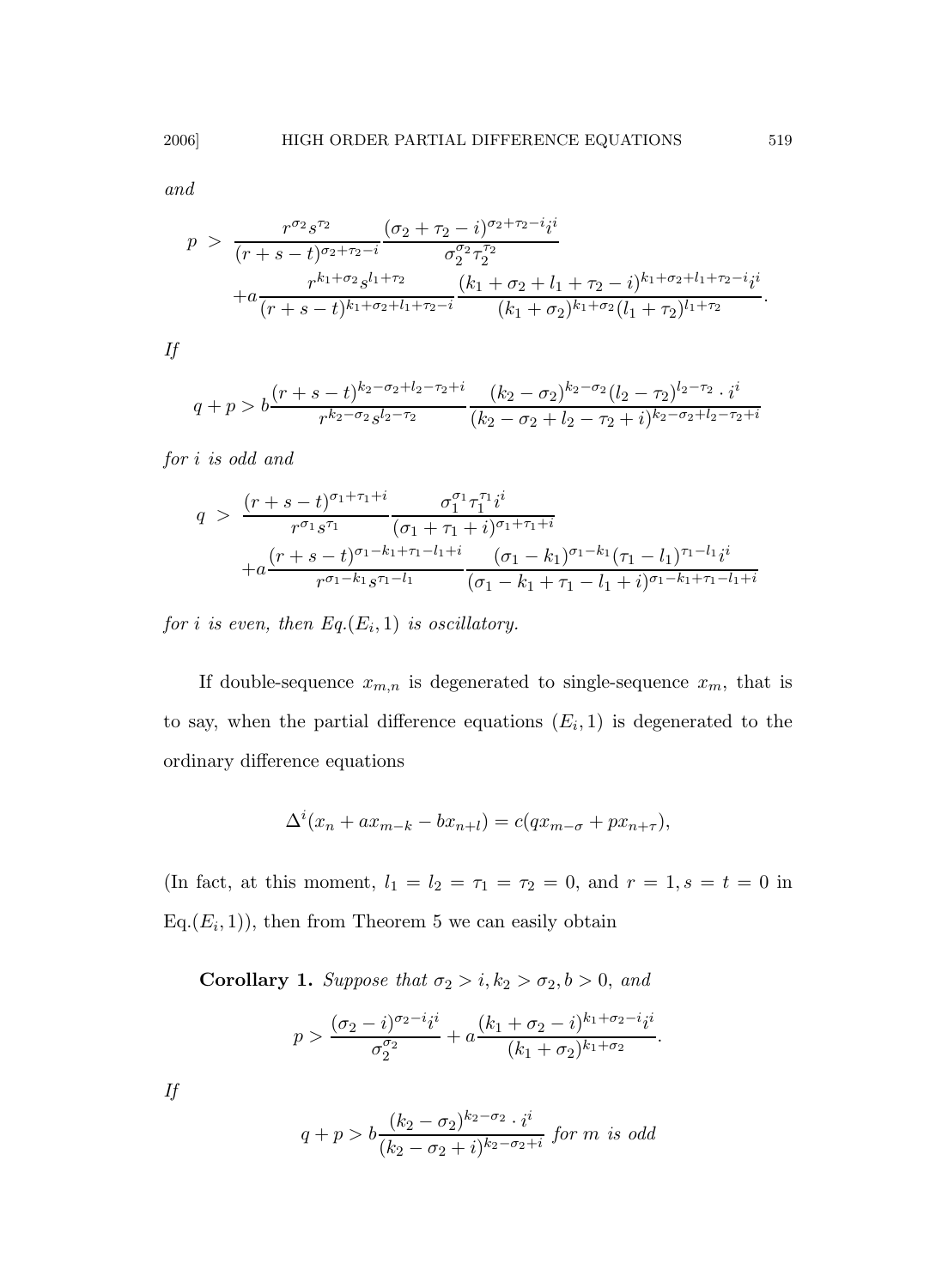and

$$
q > \frac{\sigma_1^{\sigma_1} \tau_1^{\tau_1} i^i}{(\sigma_1 + \tau_1 + i)^{\sigma_1 + \tau_1 + i}} + a \frac{(\sigma_1 - k_1)^{\sigma_1 - k_1} i^i}{(\sigma_1 - k_1 + i)^{\sigma_1 + i}} \quad \text{for } m \text{ is even},
$$

then  $Eq.(E_i, -1)$  is oscillatory.

Since

$$
\frac{(\sigma_2 - i)^{\sigma_2 - i}i^i}{\sigma_2^{\sigma_2}} + a \frac{(k_1 + \sigma_2 - i)^{k_1 + \sigma_2 - i}i^i}{(k_1 + \sigma_2)^{k_1 + \sigma_2}} < (1 + a) \frac{(\sigma_2 - i)^{\sigma_2 - i}i^i}{\sigma_2^{\sigma_2}}
$$

and

$$
\frac{\sigma_1^{\sigma_1}\tau_1^{\tau_1}i^i}{(\sigma_1+\tau_1+i)^{\sigma_1+\tau_1+i}} + a\frac{(\sigma_1-k_1)^{\sigma_1-k_1}i^i}{(\sigma_1-k_1+i)^{\sigma_1+i}} < (1+a)\frac{(\sigma_1-k_1)^{\sigma_1-k_1}i^i}{(\sigma_1-k_1+i)^{\sigma_1+i}},
$$

hence Corollary 1 is essentially new, which improve Theorem 1 in [6].

Making use of the same discussion as above we can obtain

Corollary 2. Let  $b > 0$ ,  $\sigma_2 > k_2 + i$ ,  $\sigma_1 > k_1$ , and

$$
p > b \frac{i^{i} (\sigma_2 - k_2 - i)^{\sigma_2 - k_2 - i}}{(\sigma_2 - k_2)^{\sigma_2 - k_2}}.
$$

If

$$
q > \frac{\sigma_1^{\sigma_1} i^i}{(\sigma_1 + i)^{\sigma_1 + i}} + a \frac{(\sigma_1 - k_1)^{\sigma_1 - k_1} \cdot i^i}{(\sigma_1 - k_1 + i)^{\sigma_1 - k_1 + i}} \quad \text{for } i \text{ is odd}
$$

and

$$
q > b \frac{(k_2 + \sigma_1)^{k_2 + \sigma_1} i^i}{(k_2 + \sigma_1 + i)^{k_2 + \sigma_1 + i}} \quad \text{for } i \text{ is even,}
$$

then  $Eq.(E_i, -1)$  is oscillatory.

Since

$$
\frac{\sigma_1^{\sigma_1}i^i}{(\sigma_1+i)^{\sigma_1+i}} + a \frac{(\sigma_1 - k_1)^{\sigma_1 - k_1} \cdot i^i}{(\sigma_1 - k_1 + i)^{\sigma_1 - k_1 + i}} < (1+a) \frac{(\sigma_1 - k_1)^{\sigma_1 - k_1} \cdot i^i}{(\sigma_1 - k_1 + i)^{\sigma_1 - k_1 + i}},
$$

therefor our Corollary 2 is essentially new, which improve Theorem 2 in [6]. Making use of the same discussion as above we can improve some other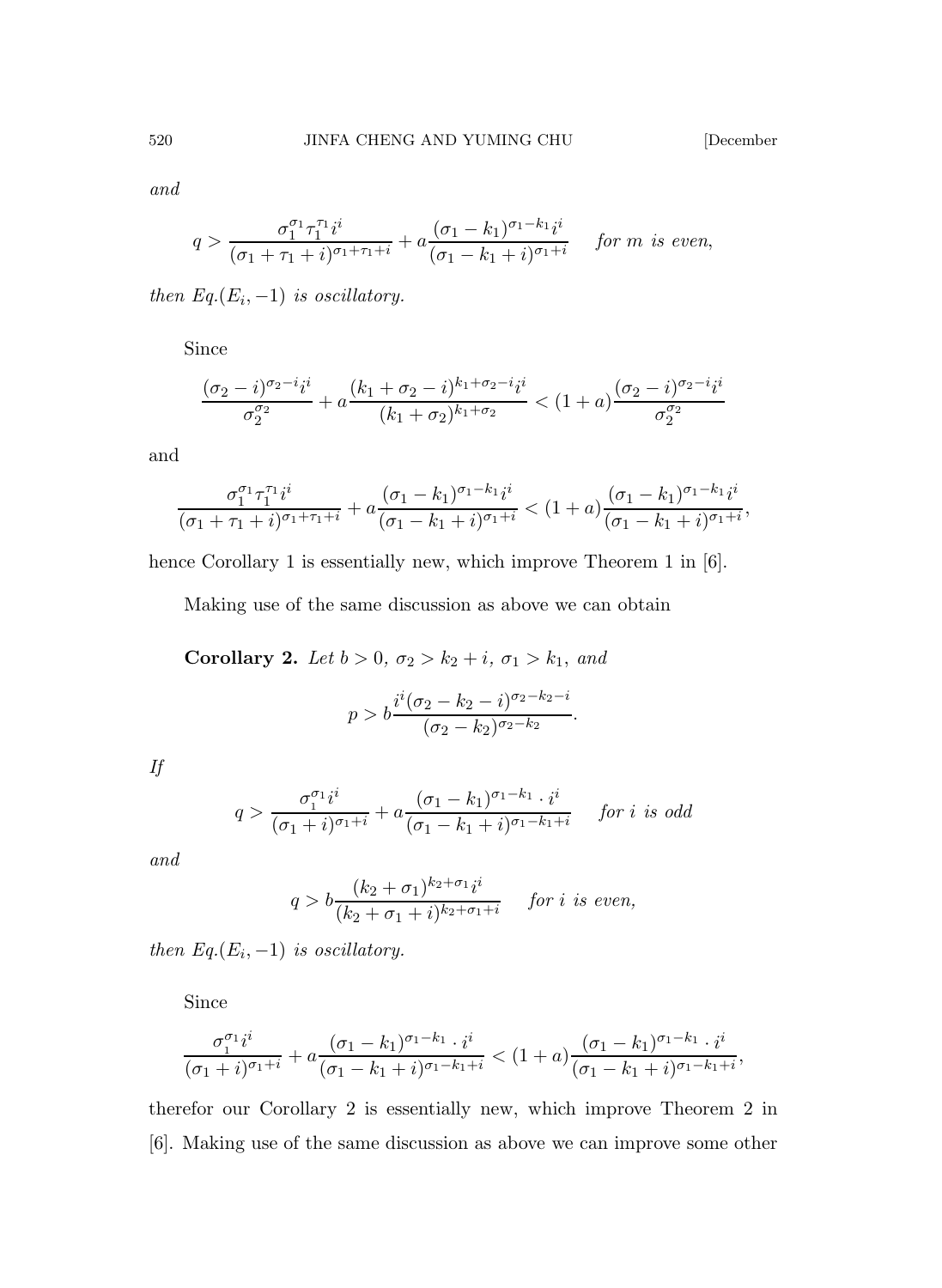theorems in ordinary difference equation theory, such as:

$$
\Delta^{i}(x_{n} + ax_{m-k} - bx_{n+l}) = c(qx_{m-\sigma} + px_{n+\tau}),
$$
  

$$
\Delta^{i}(x_{n} - ax_{m-k} - bx_{n+l}) = c(qx_{m-\sigma} + px_{n+\tau})
$$

and

$$
\Delta^i(x_n + ax_{m-k} + bx_{n+l}) = c(qx_{m-\sigma} + px_{n+\tau}).
$$

We omit the details here.

2. It can be extended to operation

$$
Tx_{m,n} = (r\Delta_1^g + s\Delta_2^h + tI),
$$

where  $\Delta_1^g x_{m,n} = x_{m+g,n} - x_{m,n}, \ \Delta_2^h x_{m,n} = x_{m,n+h} - x_{m,n}, \ I x_{m,n} = x_{m,n}.$  $s, t > 0$ , and  $r + s - t > 0$ . Here we omit the details.

3. Using the same technique and method, it is remarkable that our results are still valid for Eq.(E<sub>i,C</sub>) if  $p = 0$  or  $q = 0$  (but not  $p = q = 0$ ) and provided that  $ab = 0$ . The details are omitted.

#### Acknowledgment

The authors would like to thank Professor R. P. Agarwal and Professor B. G. Zhang for sending us their papers [1,6]. Actually, the results in this paper were inspired by their papers.

#### References

1. B. G. Zhang, Oscillation of delay partial difference equations, Progr. Natur. Sci., 11(2001), no.5, 321-330.

2. B. G. Zhang and S. T. Liu, Necessary and sufficient conditions for oscillations of hyperbolic type partial difference, Advances in Difference Equations (Veszprém, 1995), 649-656, Gordon and Breach, Amsterdam, 1997.

3. B. G. Zhang and S. T. Liu, Necessary and sufficient conditions for oscillations of partial difference equations, Dyn. Contin. Discrete Impuls. Syst., 3(1997), no.1, 89-96.

4. R. P. Ararwal and Y. Zhou, Oscillation of partial difference equations with continuous variables, Math. Comput. Modelling, 31(2000), no.2-3, 17-29.

5. S. S. Cheng and B. G. Zhang, Qualitative theory of partial difference equations I. Oscillation of nonlinear partial difference equations, Tamkang J. Math., 25(1994), no.3, 279-288.